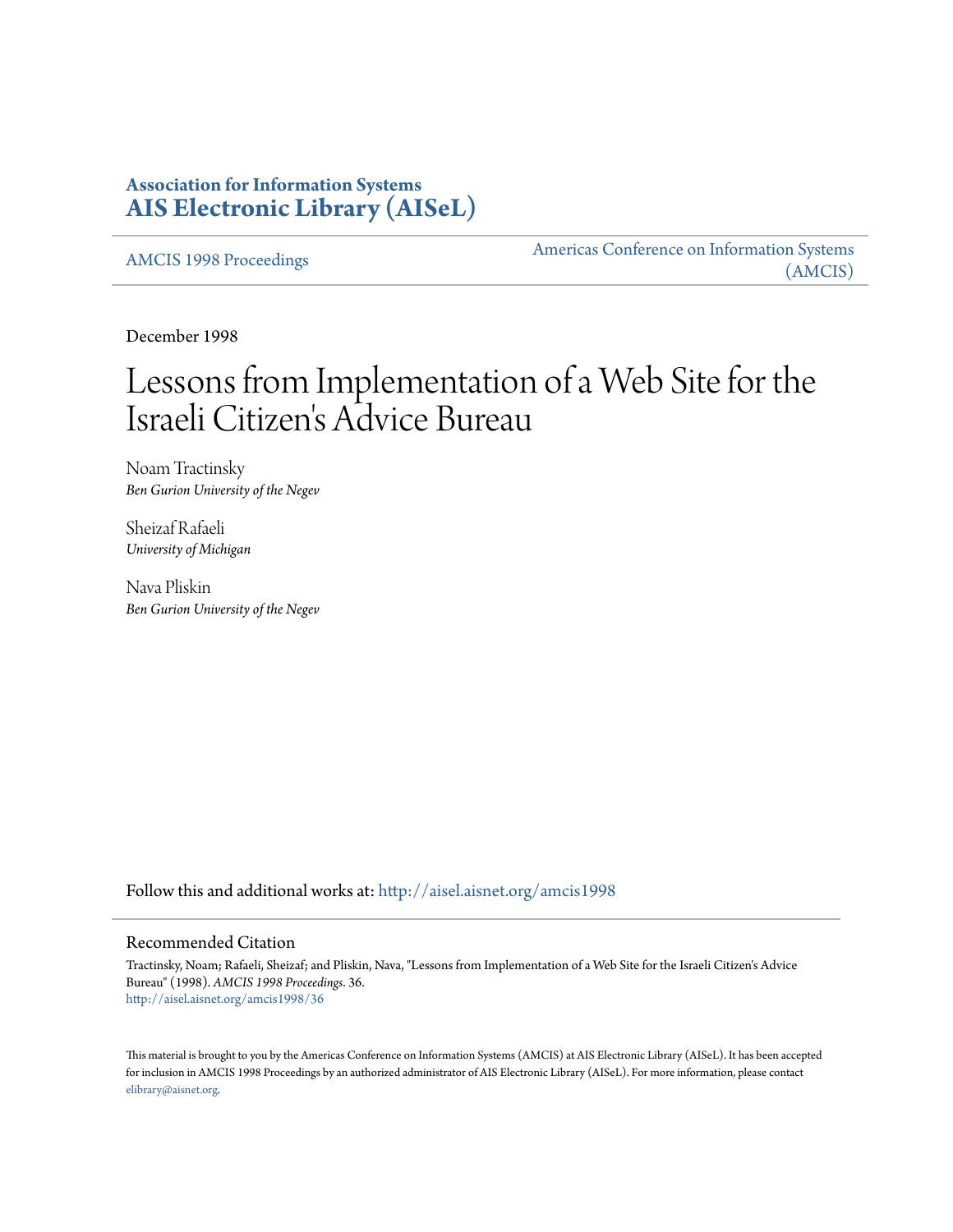# **Lessons from Implementation of a Web Site for the Israeli Citizens' Advice Bureau**

## **Noam Tractinsky**

Department of Industrial Engineering and Management Ben Gurion University of the Negev

# **Sheizaf Rafaeli**

School of Business Administration University of Michigan

## **Nava Pliskin**

Department of Industrial Engineering and Management Ben Gurion University of the Negev

#### **Introduction**

Web-based services for the public raise some questions regarding the interaction between technology and social contexts in the public sector: Can the internet be harnessed to affect the flow of information from bureaucracy to the citizenry, making it two way rather than one? Are internet services just for yuppies? Will such services be just in English? Should public services on the internet expect to change linguistically, organizationally, conceptually, in response to the audiences they expect to serve? This paper, in an attempt to address such questions, presents a case study, about the web site of The Israeli Citizen Advice Bureau, a government agency that provides the public with information about rights, social benefits, government services, and civil obligations.

#### **Case Study**

The size and complexity of modern bureaucracy often makes it harder to negotiate the mazes of civil systems. Rapid, convenient, understandable access to up-to-date information is a survival necessity for the modern citizen, but it is in short supply out on the periphery. The Israeli Citizens' Advice Bureau (ICAB), following the British model, has been in operation in Israel for more than 40 years. It had been a voluntary service until becoming a government agency in 1974. ICAB's advice is intended to help citizens manage the complexity of life in a modern welfare state by helping to disseminate information about obligations, rights, and expectations to the less fortunate in society's periphery. Most personnel at about 70 ICAB store-front centers, in 40 towns, are some 350 volunteers (mainly retirees) who respond, at no charge, to about 100,000 queries from the public each year. Follow-up and mediation between an ICAB client and the respective agency are required in about 45% of the cases. ICAB's advice database consists of hard-copy documents published by government agencies, local authorities, and volunteer organizations. ICAB was designed, from the start, on a centralized and manual operations model with three modes of information flow: (a) walk-in face-to-face or telephone communication, (b) hard-copy information dissemination, and (c) sparse volunteer-tovolunteer horizontal information exchange. ICAB's operations, however, were constrained to a large extent by the very nature of hard copy documents and the personal knowledge of ICAB personnel. ICAB's knowledge creation and dissemination was thus slow and tedious; information integrity could not be assumed; operating hours were extremely limited by lack of funding and volunteers availability; and there was virtually no mechanism to enable feedback regarding issues that concern the public.

The system described here is a nationwide intranet and extranet for creation, dissemination, and maintenance ICAB's services. The Hebrew ICAB web site (http://shil.huji.ac.il/) has been established in 1996 with three major goals in mind: (a) to expand the population benefiting from government information to the geographic, cultural, and socio-economic periphery. (b) To improve the flow of information between the public and various authorities as well as within the public authorities themselves. (c) To open a new information channel from the public to decision makers in government agencies.

The web site covers all the topics in the ICAB's manual database: consumer issues, compulsory and higher education, contact information for public and voluntary organizations, employees' rights and other labor laws, housing issues, immigrant absorption, marital laws, military service, obtaining legal advice, registration of changes in personal and commercial status, social security, taxation and tax exemptions, and welfare laws and benefits. The site also includes frequently asked questions, a bulletin board (400 entries during the first six months of operation), and a search engine. The site was accessed more than 130,000 times during its first year of existence.

Although Information Technology (IT) has been hailed for its potential to empower individuals in the information society, it has already become clear that successful IT diffusion depends not only on the merits of the technology but also on social and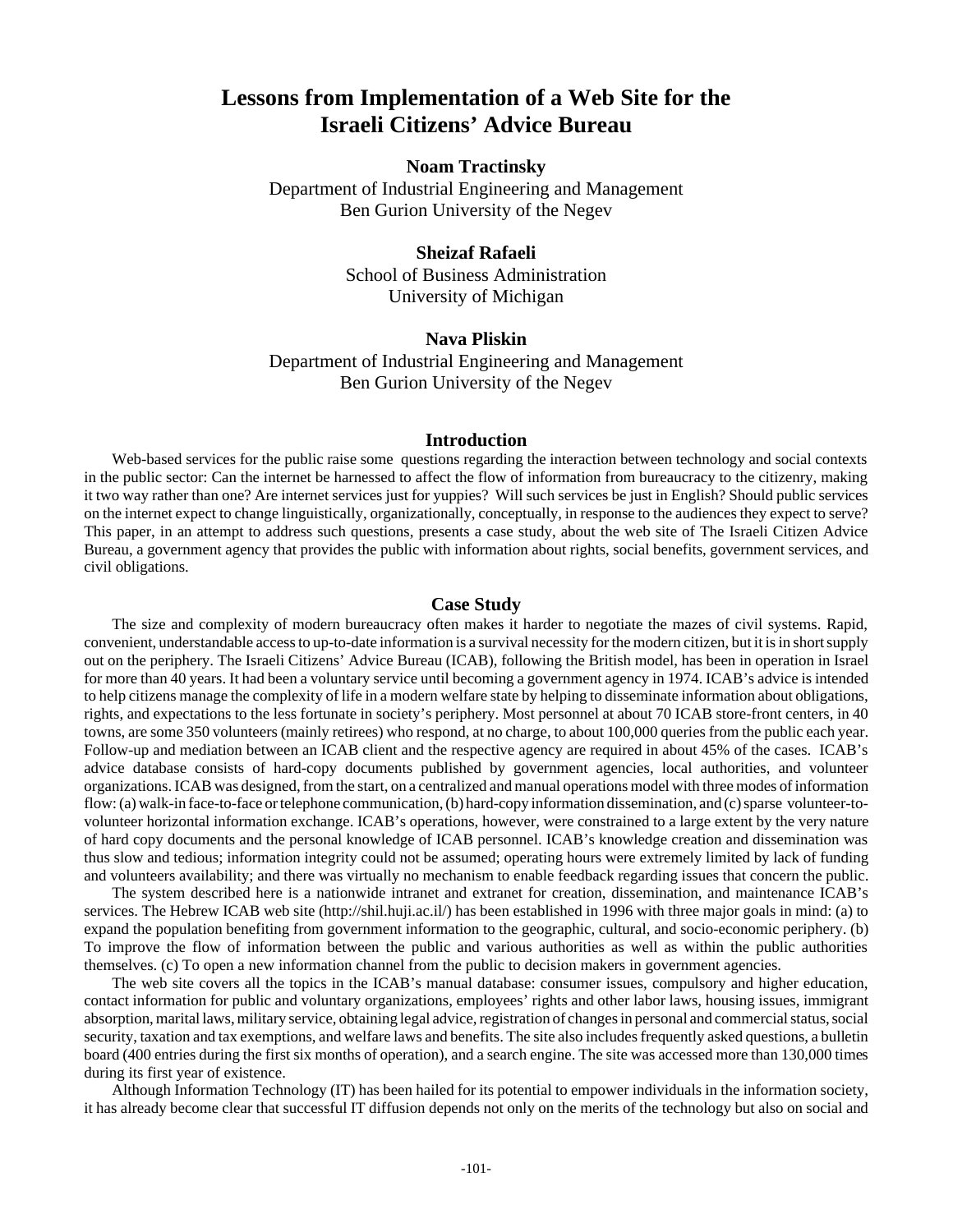cultural aspects (Dyson et al, 1994; Kling 1995; Pliskin, et al., 1993; Social Security Administration, 1997). To those in charge of the ICAB web project this meant that both design of the site and its implementation were critical.

Two major design issues had to be dealt with up-front. First, the site had to be written in Hebrew - the language with which most Israelis are familiar. Second, given the characteristics of ICAB's personnel, especially older ones (e.g. Ogozalek et al, 1992), and of the general public, especially users in the society's periphery, the system had to be easy to learn, use, and navigate, while still being efficient and visually appealing. The need to presume IT illiteracy dictated, for example, a user interface with the main menu staying on screen at all times and, for every topic, a short sequence of drill-down menus leading to a concise, upto-date, and easy to comprehend text file that contains the relevant information. The latter design issue was addressed using common methods of web and graphic design and usability studies. However, the former issue turned out to be a major impediment because of the lack of Hebrew standards and tools on the web. Thus, a significant development effort was geared towards allowing ICAB personnel to update the information in Hebrew on a continuous basis and to exchange information, using a Hebrew bulletin board, among themselves and with the public. At the same time, since designers expected substantial number of visits to the site from other countries (mainly from Israelis who live abroad) the system was designed to allow users to ask questions or to post messages on the bulletin board in English, the Internet's Lingua Franca, as well. This added system flexibility had unexpected consequences on staffing decisions at ICAB because the person in charge of responding to user questions or messages had to not only be knowledgeable of the content area, but also proficient in both English and Hebrew.

Obviously, training all the IT-illiterate users, which are the majority among ICAB clientele and staff, has been out of the question. Since those who know how to use IT have an advantage over those who do not (Steyaert and Gould, 1997), it has been hoped that IT-illiterate clients could rely on more literate family members (e.g., children) and that, eventually, training would become more feasible once public libraries, clubs, and schools in Israel allow Internet access to all. Thus, training has only been targeted at ICAB volunteers who, to a large extent, serve as the first step in the two-step flow of communication (Katz, 1964) between the government and the public. Furthermore, given the low budget constraints on the entire process, emphasis was placed on training "in-house key users" (Fitzgerald and Cater-Steel, 1995) who were expected to support other users.

#### **Lessons and Conclusions**

Experience with the ICAB web site, so far, allows us to shed light on the following issues.

First, the language issue. From the outset it was clear that the linguistic issue would challenge the construction, design, and implementation of the system because conveying fully interactive Internet and web services in Hebrew is hampered by different alphabets, fonts, printing and writing directions. Despite, the ICAB site is in Hebrew because, in Israel, native English speakers are a small minority and many of the adults are not comfortable with the English language. Now that usage patterns have been established, it is clear that making the extra effort to provide the information, search and query, and interaction capabilities in the indigenous language was the only way to serve the intended audience. We hope this lesson will be extended to providing the same services to large groups of Arabic, Russian and Amharic speakers still left out. In more general terms, the lesson here is that Internet services will have to abandon the notion that "English is the lingua franca". Instead, the Internet will only become universal once it serves indigenous populations in their languages.

Some clients, who have discovered the benefits of on-line interaction with the ICAB's database after using the search engine and the bulletin board, have started asking for enhancements such as interactive walk-throughs for dealing with exemptions applications and welfare benefits calculations. On one hand, this is indicative of one of the system's unintended achievements: educating citizens who were usually passive recipients of state benefits to become proactive in looking for their rights. This phenomenon clearly poses new challenges for those system designers charged with introducing future improvements. On the other hand, in the absence of mechanisms for on-line complex queries, the electronic medium promotes visits at ICAB centers among browsing citizens. Thus, the designers' goals of reducing some of the face-to-face activity at the ICAB due to web surfing by the general public might be offset, to some extent, by increased complex face-to face activity as a result of web surfing that did not lead to problem resolution.

The designers of the ICAB's web site had to constantly deal with political complications and disputes. For example, having been involved in designing another web site for an Israeli Civil Rights Organization, which included materials that could have significantly augmented ICAB's information, they offered to link the two sites and thereby improve the public accessibility to information. Since the Civil Rights Organization, which is often at odds with the government, was naturally identified with the Opposition, the developers found themselves in the middle of a political battle about minute wording differences in the two complementary information bases before some compromise was reached.

Some organizational change toward openness and decentralization has already been noted within ICAB following the implementation of the web site, and more change is expected as the site improves and more people gain access to it in the future. Although the ICAB site is a classic example of the potential use of IT in social contexts, it is too early to fully assess its role in social and cultural change. Still, it is possible to say that the population benefiting from government information has been expanded geographically (e.g., to Israeli citizens living abroad), and that hopes for improved information flow between the public and various authorities and within the public authorities themselves have been met as well. Thus, in this case, IT has already played a role in changing patterns of community life and the character of public institutions. Hopes for expansion of information access to the cultural and socio-economic periphery, however, have yet to be met.